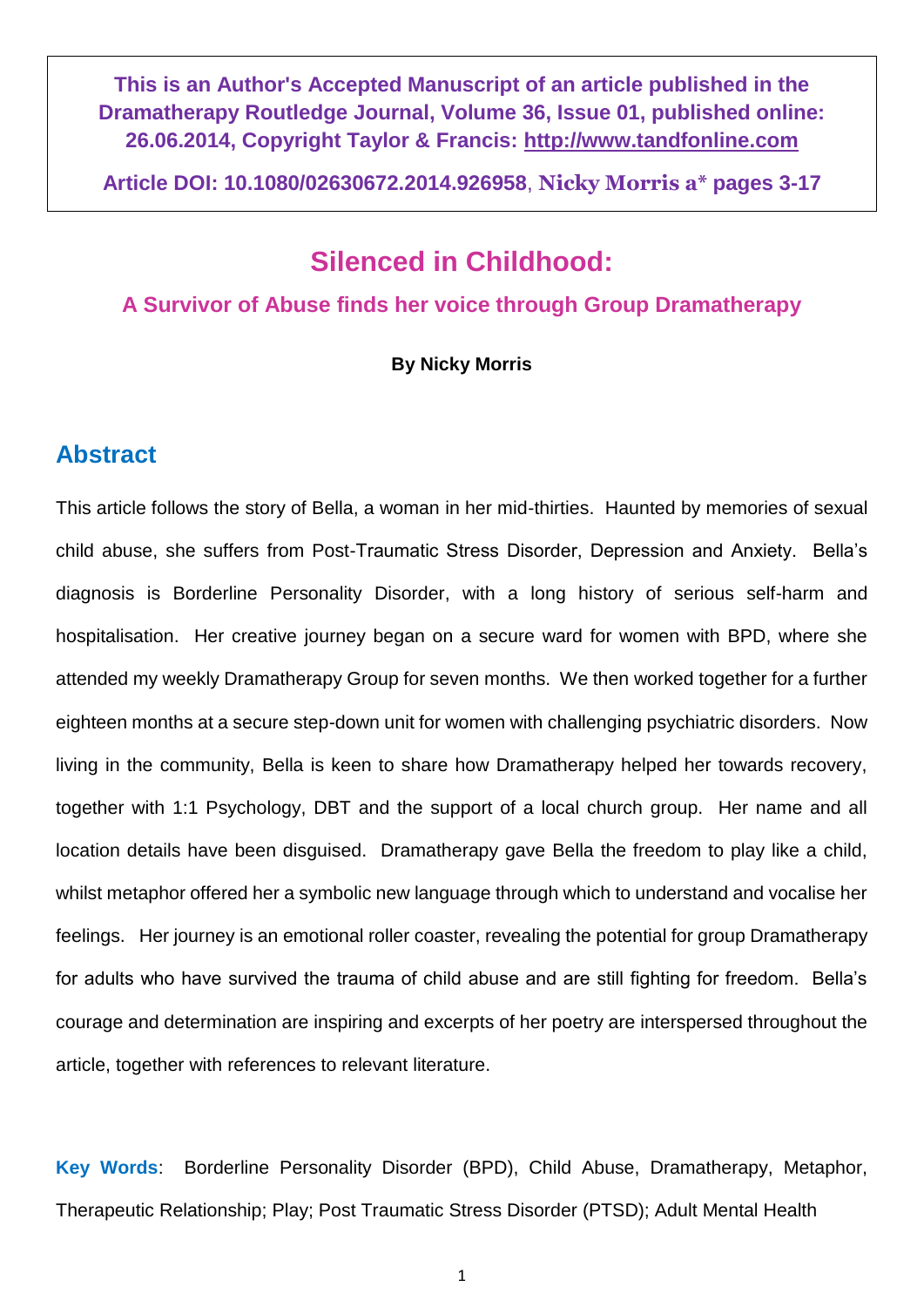#### **Silenced in Childhood: A Survivor of Abuse finds her Voice through Group Dramatherapy**

#### **Written and researched by Nicky Morris**

On the brink of salvation, Bella felt ready to tell her story and I was keen to explore how Dramatherapy had played a role in her journey towards creating a new life. I was also interested to see how our work had connected to that of the multi-disciplinary team of nurses, health-care assistants, therapists, doctors, a psychiatrist and psychologist. I sought permission to undertake the research from the Hospital Manager and then approached Bella, who gave both verbal and written consent. She remained actively involved throughout the process, approving the final draft of the article before publication. This paper describes her individual journey through group Dramatherapy. Her identity and that of her peers are disguised, as are the hospitals in which the work took place. The following study is based upon several interviews with Bella, together with the notes I wrote whilst working with her over a two-year period. I have also considered relevant research and have included excerpts of her poetry.

> *I no longer want to be ashamed They should all be named They did us wrong There should be a song To warn the world this pain lasts long. But one day I will be happy and well And maybe one day my story will sell, Helping others, to escape this hell.*

> > (Bella, 2010)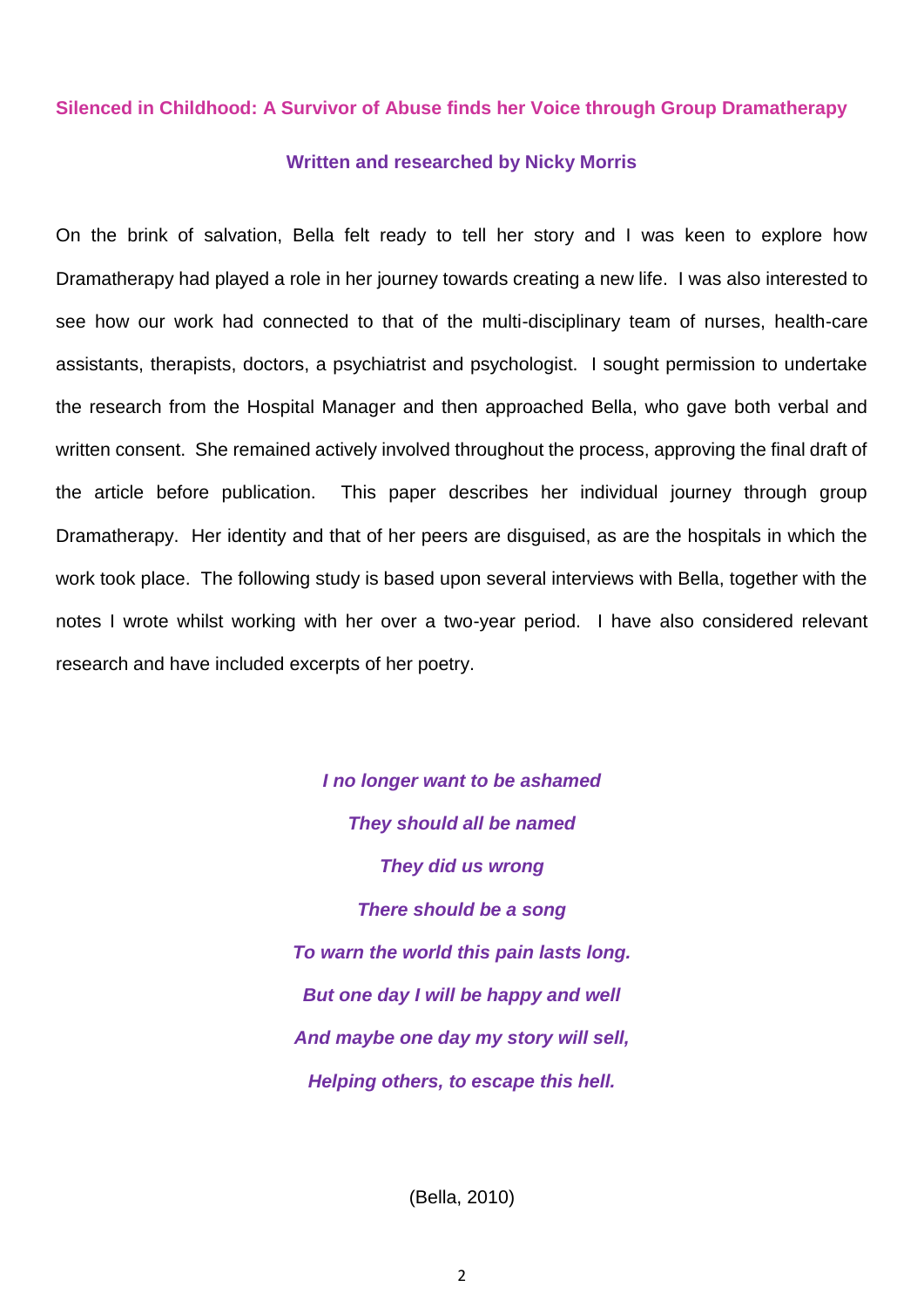# **Introducing Bella**

Bella is a kind and intelligent young woman with an ironic sense of humour. We first met on a secure ward for women diagnosed with Borderline Personality Disorder (BPD) - a client group with whom I have worked for eight years. After seven months, Bella was transferred to a secure step-down unit for women with challenging psychiatric disorders. Both hospitals are managed by a private organisation that provides specialist services for NHS patients across the UK. When appropriate, clients from the ward are referred to the step-down unit. Bella was there for eighteen months, towards the end of which our interviews began. After discharge, she returned to the unit voluntarily for a brief period and then moved back into the community. Bella is a unique case of mine for several reasons: She is the only client with whom I have worked so intensely and at such length, across three settings. She is also the only one I have had the opportunity to assess after discharge. Finally, Bella is the sole patient I have known whose abusive family members were tried and convicted for their crimes.

Bella was sexually abused throughout her childhood and consequently developed maladaptive coping mechanisms. She has been in and out of hospital since her late teens and was diagnosed with BPD due to the consistency and severity of her self-harm (numerous lacerations leaving deep scars). She also experiences distressing flashbacks; periods of intense paranoia, anxiety and depression; poor self-image, low self-esteem, binge eating and difficulty in establishing and maintaining relationships.

BPD is a complex condition, mostly diagnosed in young women, often accompanied by comorbidity and stigma. There is a continuing discrepancy between professionals with regard to its definition and EUPD (Emotionally Unstable Personality Disorder) is an alternative diagnosis, defined within the ICD-10, point F60.3 (WHO, 2010). The current UK Nice Guideline, CG78 (2009) describes BPD according to the DSM-1V, point 301.83 (APA, 1994). Bella has experienced several of the symptoms listed, though remains sceptical about her diagnosis. As a therapist, I do not focus on diagnosis and would align myself with Chris Appolinari, who considers each client as '…a badly psychologically damaged person, one of whom I treat with the same respect I have for any other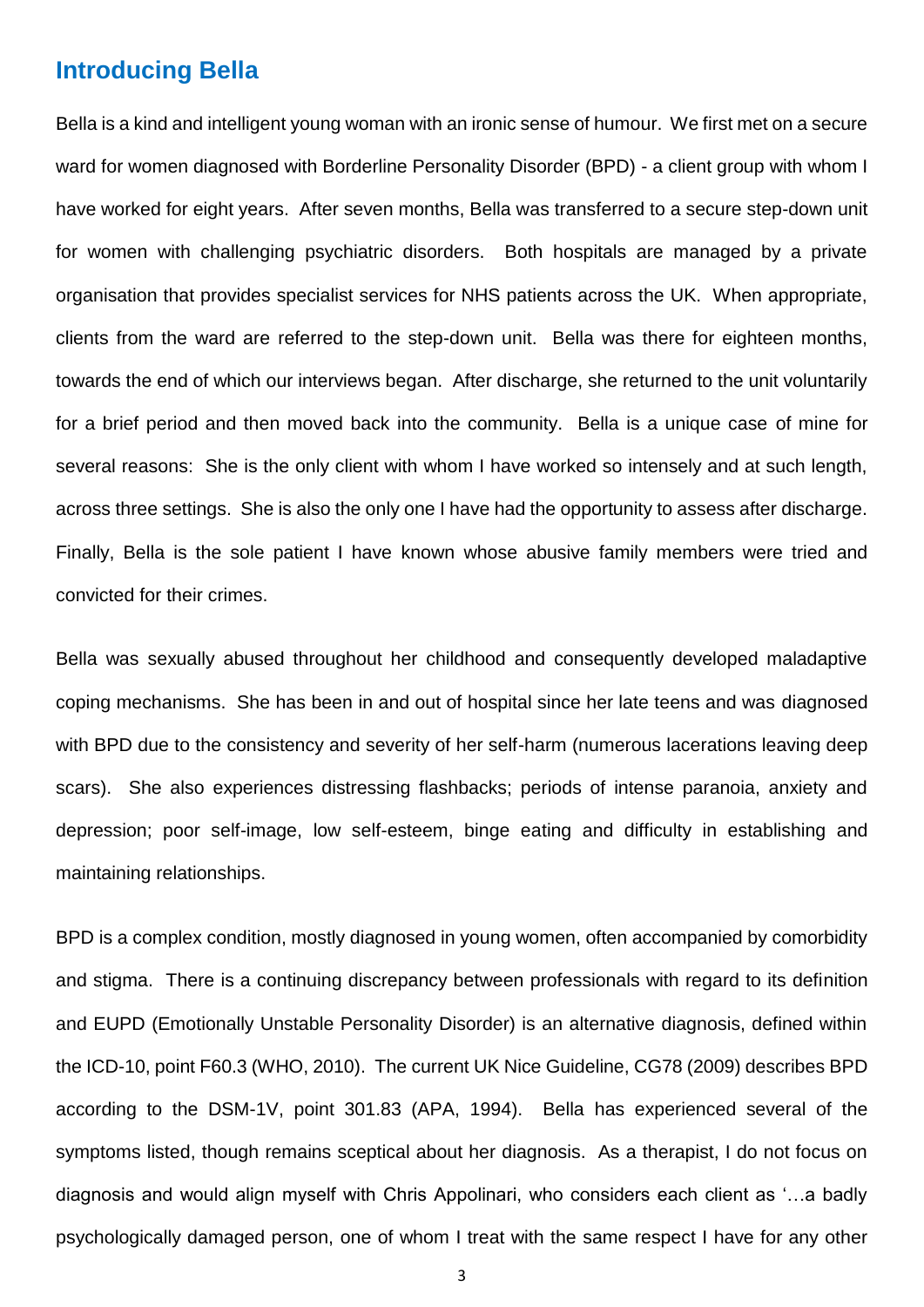human being' (1996, p.2). I would reflect however that having the diagnosis has at least allowed Bella to access essential services.

# **Dramatherapy**

My approach is person-centred, humanistic and playful. I met Bella on a ward where all groups are compulsory and most patients sectioned. The membership of my weekly Dramatherapy group shifts gradually – creating a slow-open process - as clients are discharged, then replaced. Balancing the incongruity of compulsory therapy, I facilitate my group in a relaxed manner, in which choice is paramount. I have learnt to encourage clients in a gentle yet effective manner, which kindles trust and enthusiasm.

# **Structure**

- Containment through clear and simple opening and closing rituals
- In-between lies the liminal space: starting with a playful warm-up, then progressing into a free-flowing creative exercise inspired by the words and feelings shared during the opening ritual.

I prefer to work spontaneously - having found it the most authentic approach - as things can change dramatically each week. I come as an open vessel, full of possibilities.

# **Aims**

- To establish trust and to provide a safe, creative space
- To develop a positive, therapeutic relationship with each client
- To encourage choice and the free expression of thought and feeling
- To help clients to understand and accept themselves, and one another
- To increase confidence and facilitate positive interaction
- To initiate natural healing and transformation via a relaxed and accepting approach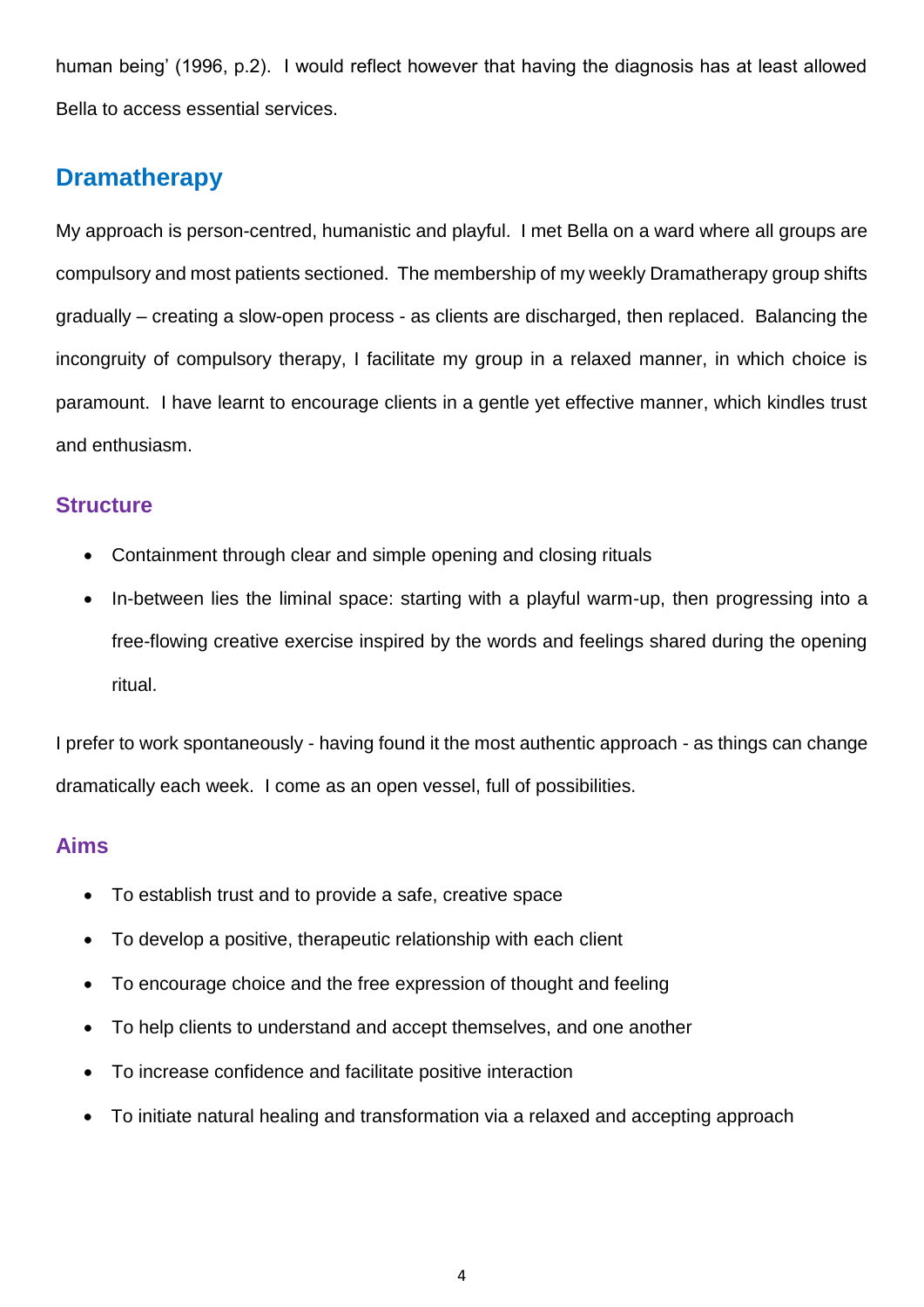# **On the Ward: The First Phase of Bella's Dramatherapy Journey**

The ward accommodates a small group of women with BPD and focuses on Dialectical Behavioural Therapy (DBT). Developed by Marsha Linehan, this is an adaptation of Cognitive Behavioural Therapy (CBT), for individuals with BPD and others who self-harm (and) or are suicidal (www.linehaninstitute.org). All patients have to attend daily Skills groups and have regular 1:1 therapy. My weekly Dramatherapy Group provides a creative balance to this very cognitive approach, nurturing the inner child, rather than focusing solely on the adult self. Whilst DBT offers the patients concrete ideas and coping strategies, Dramatherapy allows them to play and to express the unsaid. Occupational Therapy (OT) plays a third role, providing a range of meaningful activities and helping the patients to retain or develop the skills needed for life beyond hospital.

### **Twenty-Two Dramatherapy Group Sessions**

Bella attended twenty-two Dramatherapy sessions during her time on the ward. Initially, she was cautious and quiet, though as the weeks progressed, her trust in both me and the process steadily grew. At the end of her fourth session, she gave me a new ball to use for the group's *opening and closing rituals* – and the following week, she shared her feelings in the session for the first time and openly wept. She had broken her glasses so as to distance herself from others and ironically came closer – explaining that she was '…tired of fighting' (2010). Feeling vulnerable the following week, Bella explained that she had developed a new confident self to protect her fragile inner self.

Over the following weeks, Bella's ability to make eye contact in the group improved and although certain activities remained challenging, she was consistently respectful of the process and of others. Bella found it far easier to engage on an intellectual and emotional level, rather than an active physical level. This was due to her extreme self-consciousness. During session 10, she compared herself to 'a boat thrashing around on a stormy sea' (2010). She later chose the photo of a steaming volcano and rainbow to symbolise herself - explaining that she was full of steam that needed to be released in order to reach the rainbow. *Imagery* was giving her a new language through which to express herself. During session 12, I encouraged the group to write *self-expressive poetry* and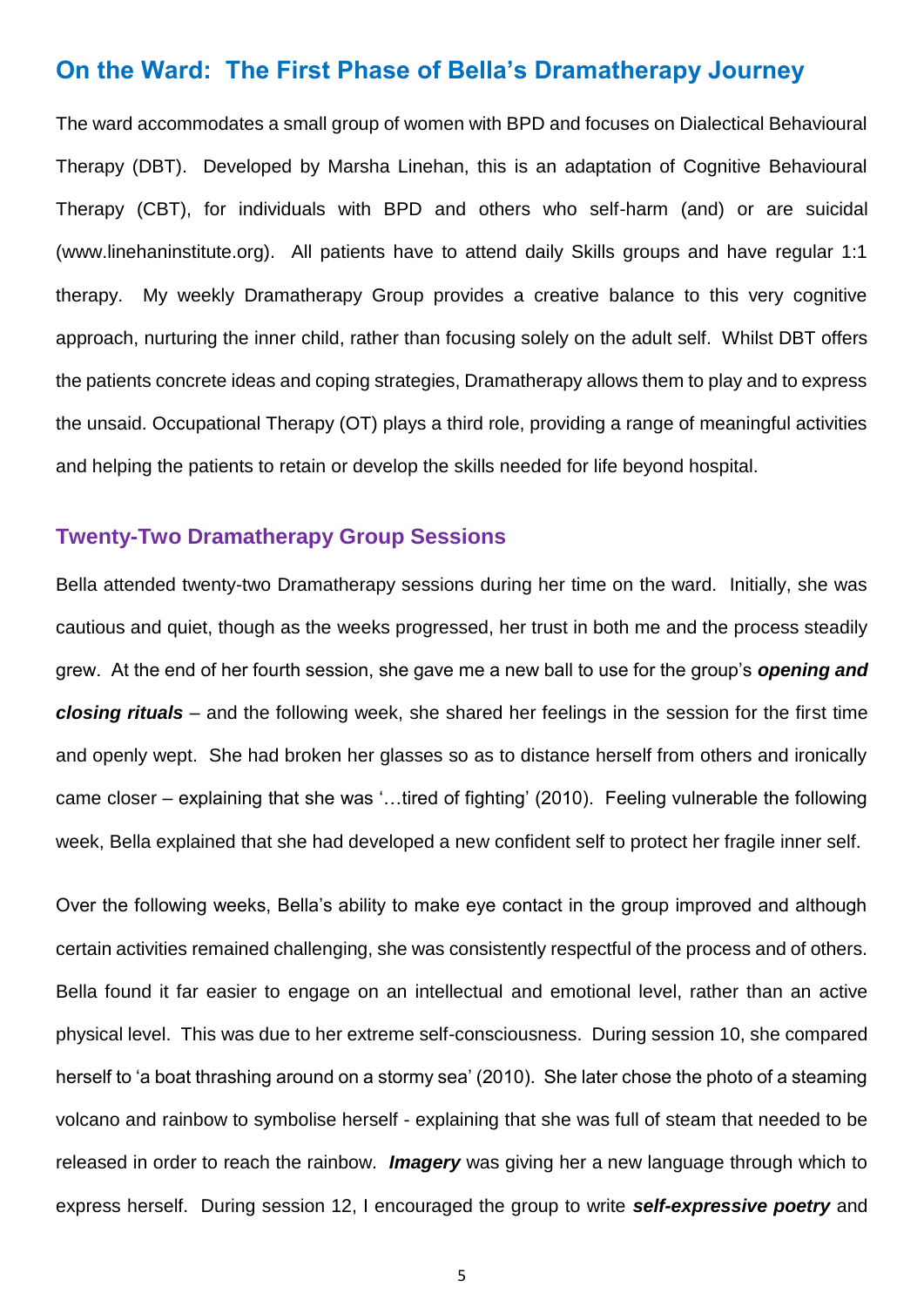Bella responded with a poem titled '*I've been to hell'*. She did not read it out, though showed it to me afterwards, together with other poems she had written.

> *I'm used to the darkness, The chill in my heart But I look at the bright blue sky And I dream that one day my life Will be as bright And I'll be as free as the clouds*

#### (Bella, 2010)

Clients with BPD often struggle with separation and may find it difficult to hold on to therapy experience outside of the group. Annagreth Brem developed a method that encouraged selfharming patients to express themselves creatively in between sessions, by either making or writing something (2011). Bella undertook this process intuitively, thus strengthening her connection to the process. She shared however, that she remained too self-conscious to participate in some of the Dramatherapy activities. During session 15, I encouraged the group to create *feeling sculptures* using their bodies. For her personal sculpt, Bella sat in the corner of the room with a large bean bag on her head. She explained that she did not want to be seen – a feeling that she often had and which I surmised had developed in early childhood.

At times, she did not want to share her feelings in the group, though grew increasingly supportive towards her peers. Her mood fluctuated each week, as she continued to supress an inner rage that remained difficult to release in a non-harmful way. Despite this, Bella began to have over-night leave in preparation for discharge.

Session 18 took place the day after Kay, another client, tragically died after swallowing several razor blades. This was an intense and emotional session, during which I invited the group to create *individual collages using image cards* from the oh-card *Cope* set (www.oh-cards.com) - a helpful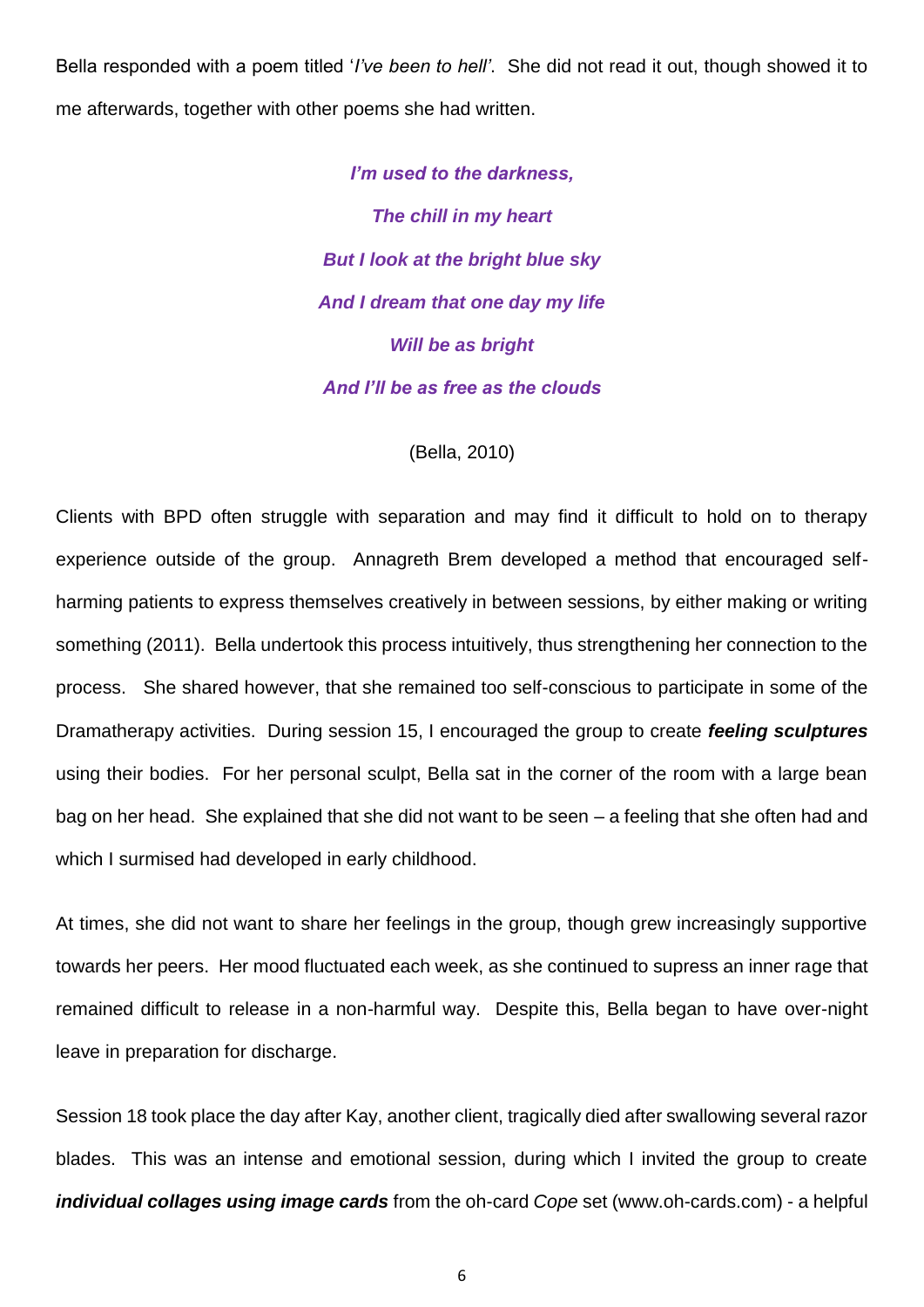tool through which to express their feelings. Bella showed mental strength and contemplated her future. She also showed a lot of support towards others, taking the role of 'mother-figure' in the group.

During session 19, Bella responded positively to a *group adaptation of Mooli-Lahad's six piece story-making structure* (1992) and shared that she felt excited about the prospect of moving to a step-down unit. During session 21 however, I encouraged the group to *create and embody hero figures*, which Bella resisted. She was feeling disillusioned and described herself as a 'roller coaster, moving very fast, between contrasting emotions' (2011). She explained afterwards however that she had felt upset because a new member of the group had chosen the monkey hand puppet as a prop, which Kay had always liked to hold. Session 22 was Bella's last session whilst on the ward. It involved an *exploration of self through finger puppets*. Despite feeling challenged, she engaged well and showed support and affection towards others.

# **The Step-Down Unit**

### **Bella's Journey through Group Dramatherapy, Music and 1:1 Psychology**

On this unit, attendance of groups is non-compulsory. My weekly slow-open Dramatherapy group is strongly recommended however and has been well attended over the years. It is the only form of creative psychotherapy available and complements the other groups; ranging from DBT to recreational sessions and psychological groups; facilitated by the Occupational Therapist (OT), OT Assistant, Nurses, an Assistant Psychologist and the Consultant Psychiatrist. I also run therapeutic Art and Music sessions. The Dramatherapy group's structure and aims, mirror those described earlier for the ward. The atmosphere is different though, as there is more freedom on the unit and clients have a range of diagnoses, including Schizophrenia, Bi-polar Disorder and Schizoaffective Disorder etc.

When Bella moved to the unit, our therapeutic relationship began to deepen and her confidence grew. She settled well into her new environment and was less afraid to engage at a physical level within the Dramatherapy group – her sessions on the ward having provided a strong foundation.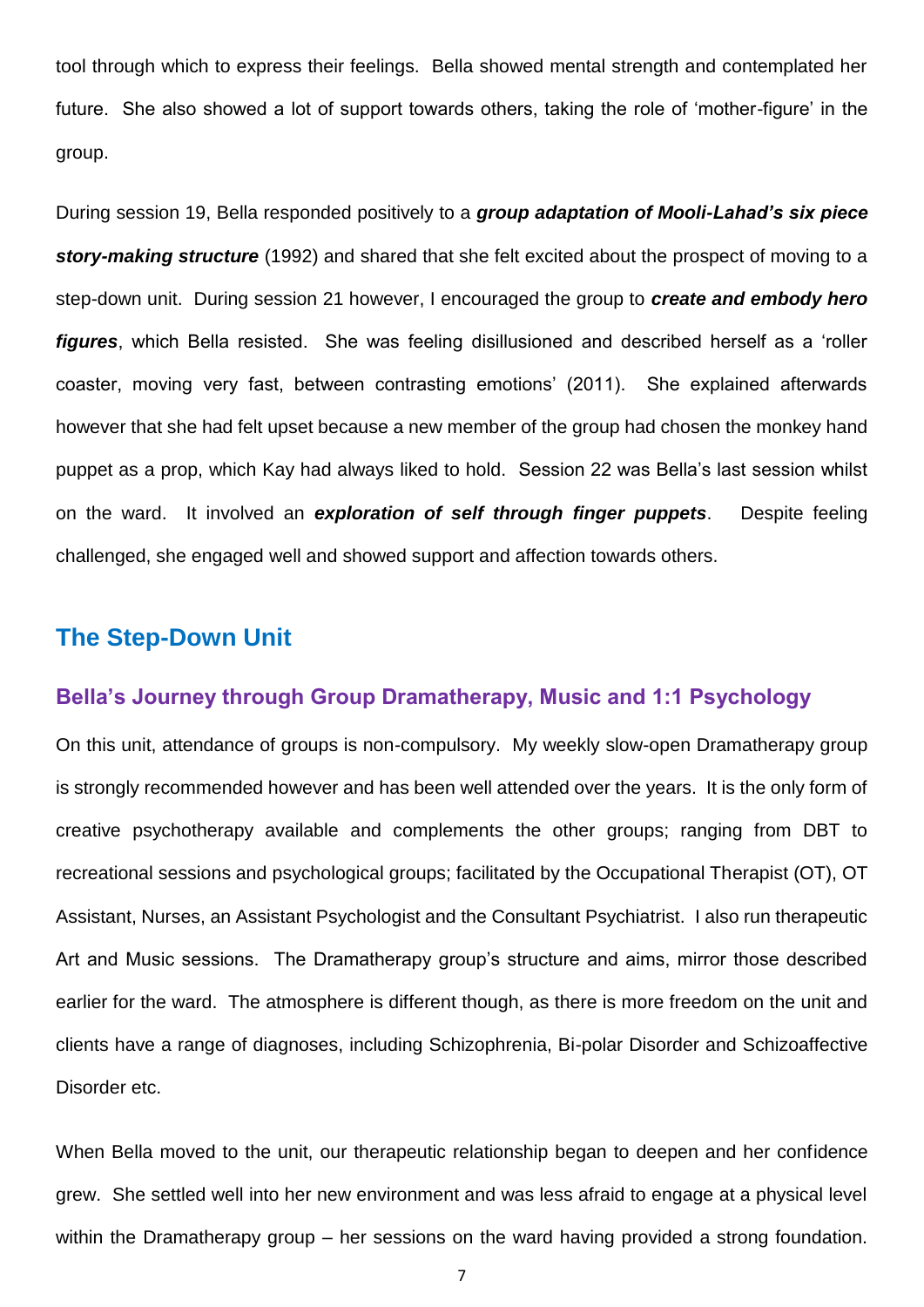Bella continued to express herself symbolically and began to allow her inner child to emerge and play. She also embarked upon 1:1 therapy with a female Psychologist, who worked in relation to the DBT model. This process became increasingly important to Bella.

### **Interviews on the Step-Down Unit**

During her final month on the step-down unit, I spoke to Bella about writing an article based on her case. She responded positively and initially agreed to have three formal interviews. I made written notes, as she did not want them to be digitally recorded.

### **Interview 1**

**Abuse**: Bella's mental health declined rapidly when her father was released from prison, on licence. This was the trigger that led to her admission onto the ward where we met. There had been three generations of incest in her family: 'The abuse began as young as I can remember… definitely preschool' (2012). She described it as hell and torture. Several people were arrested and sentenced, many of whom were members of Bella's family. Their victims had also included many of her female relatives.

**Cutting**: Although Bella felt some consolation from the conviction, she was already very unwell and had been admitted to a Psychiatric Unit. Cutting '... let's all the bad out for a little while' (Bella, 2012). She explained that it helps her to feel calm and peaceful and grew increasingly severe as the positive effects grew less: 'If I feel pain I stop, but nobody believes me' (2012). She now realises that selfharming prevents her from feeling the emotions she fears. As a child, she had not been allowed to express her feelings… 'If I showed emotion, things would only get worse' (2012). Self-harm gradually became an addiction and helped her to detach. It made her feel safe, whilst paradoxically endangering her life. Bella now trusts that away from her family, it is safe to express feeling.

**The Therapeutic Relationship**: My gentle approach and Bella's positive response to the process, allowed our relationship to grow into one of mutual care and respect. Learning to trust the individuals involved in her care, was initially challenging. As a child, her physical and emotional boundaries were shattered through parental abuse. As an adult, she felt a paradoxical fear and desire to be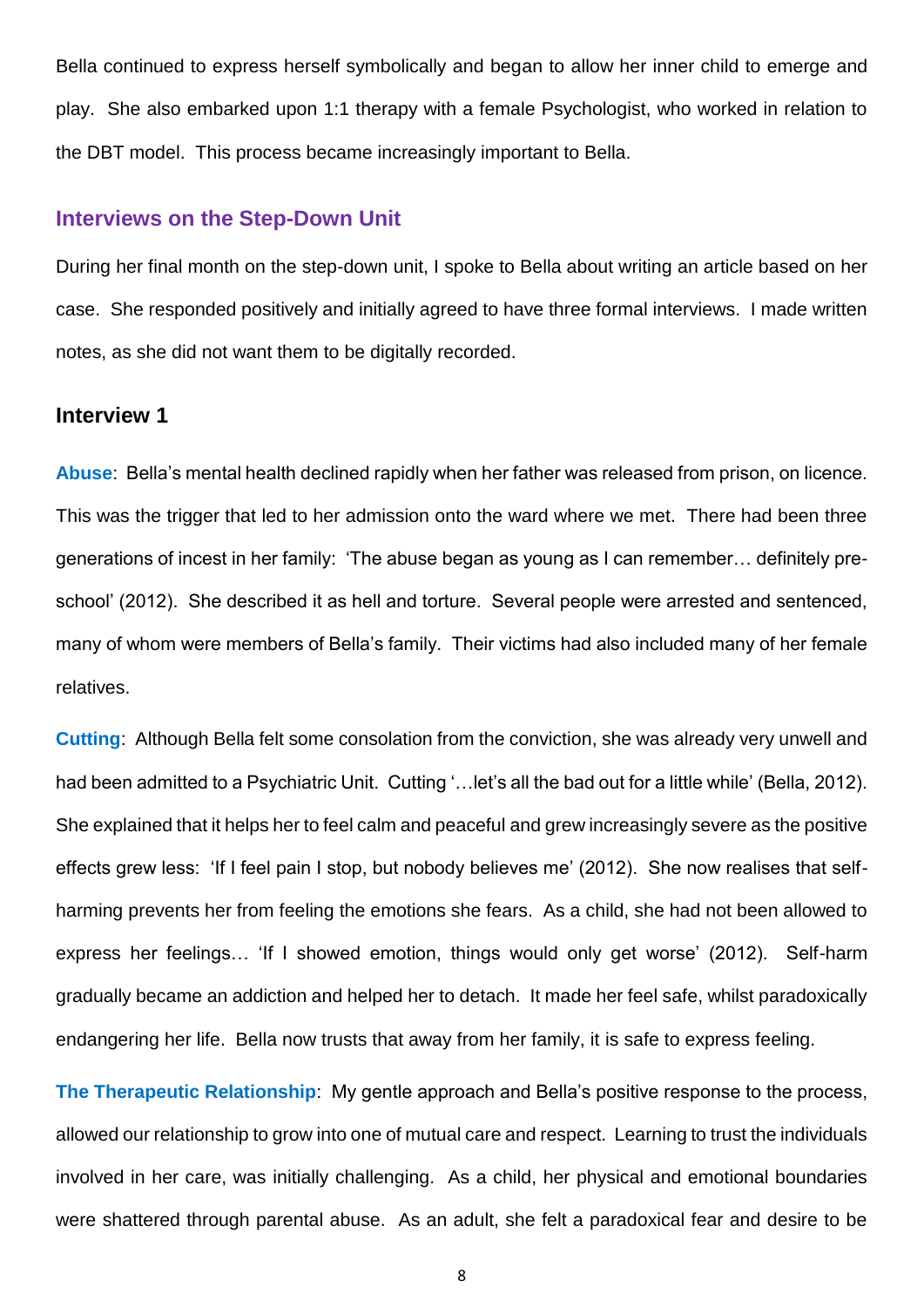held. During her time on the ward, Bella gradually found the courage to ask for hugs from those she came to trust. Bella had been denied the experience of nurturing and responsive parenting – described as a secure base by John Bowlby (1988, p.12) and vital to emotional development. Receiving a hug was therefore a highly reparative gesture and has since become our familiar way of greeting one another: 'Therapy which forms an attachment relationship and which stimulates the stages of development which have been distorted or neglected in the child, may thus give that child a chance to regulate their own emotions' (Anne Bannister, 2003).

On the ward, Bella made her '…first true friendship' with Kay, the patient who committed suicide shortly before her transfer to the step-down unit. Her grief was intense and it was fortunate that I could support her on the unit, as the only professional there to have known Kay. Another dimension was thus added to our therapeutic relationship. On the first anniversary of Kay's death, I gave Bella the monkey hand puppet that we both associated so strongly with her. It no longer felt appropriate to include it with my props and it offered Bella comfort.

Reflecting on her time in hospital, Bella said that both the therapeutic relationships she had formed and the therapy groups she had attended, had helped her in different ways… 'It's a mix of all creative stuff coming together' (2012).

### **Interview 2**

**Choice**: Bella had initially been afraid to actively participate in Dramatherapy. Her core belief was: 'I'll look stupid' (2012). She described my approach as 'gently, gently …encouraging, but not forceful', explaining that children who have been abused feel looked down on, having grown up feeling 'controlled …and forced' (2012). Bella felt that a firmer approach within my therapy groups may have reinforced such negative feelings – as in other, more directive groups: 'Choice is so important. It lets you feel respected, especially when there's no real choice' (2012). On the ward, all groups were compulsory. She said that not being forced to speak or participate each week, made her more willing to do so, despite her fears. She added that she had never felt guilty in my groups, which had supressed her usual instinct to rebel.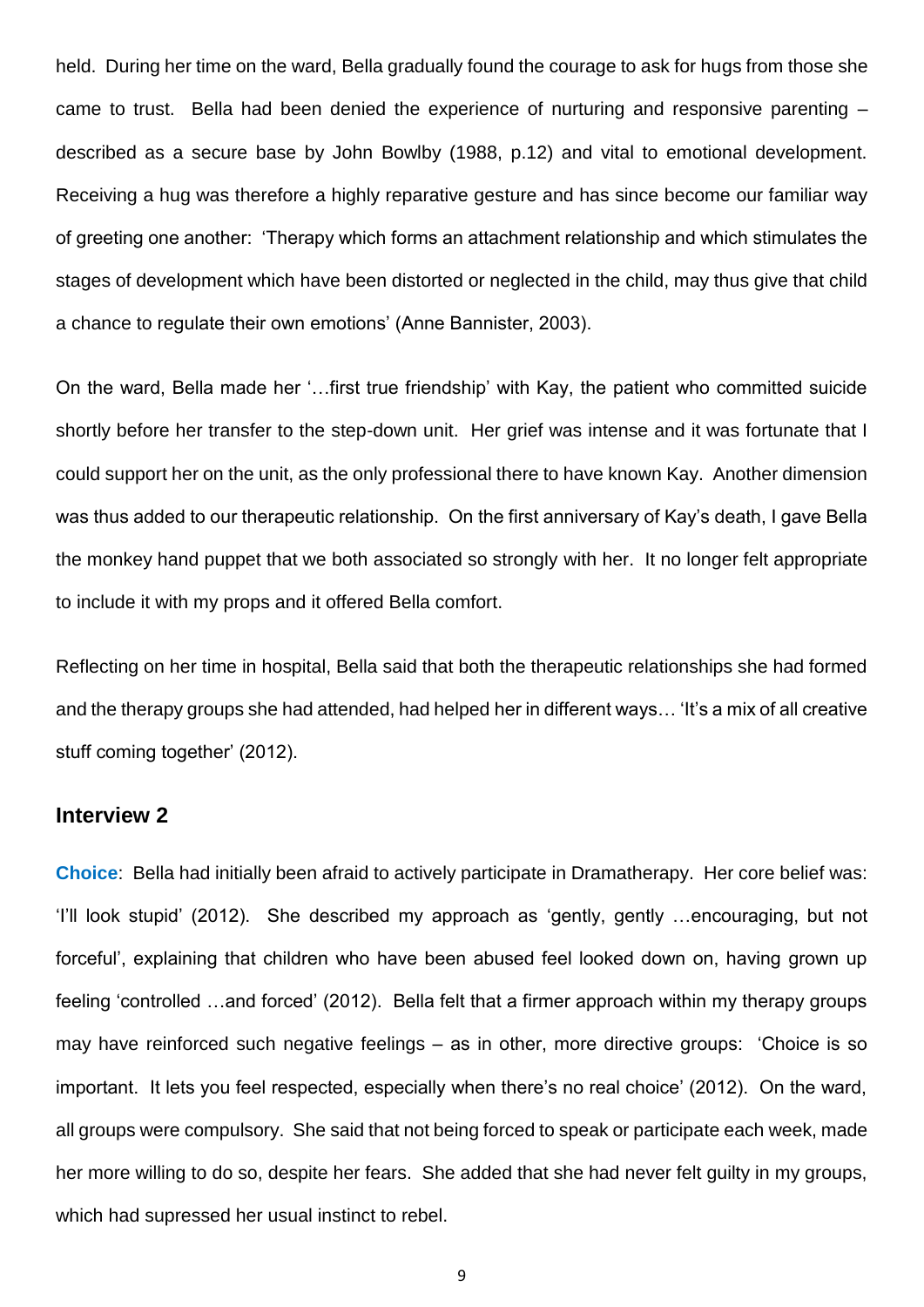**Interacting and Relating**: Bella acknowledged that the group had at times improved her understanding of others, enabling her to see them differently and to put their behaviour into context. Forming personal relationships has always been difficult, due to fear and mistrust.

Bella said she had always seen herself as weird: 'I went from being an abused child and teenager, to a nutter' (2012). This was now changing, as within groups, she could see that others were not so dissimilar. As Jerold Kreisman and Hal Straus suggest… 'A group allows the borderline patient to dilute the intensity of feelings directed towards one individual (such as the therapist) by recognising emotions stimulated by others' (1989, p.136). Whilst on the step-down unit, Bella also began to do voluntary work - encouraged by the MDT - and joined a local church community group. This showed good progress, as Bella was beginning to feel more confident in her interactions with individuals outside of the mental health system.

### **Interview 3**

During this interview, we focused on the creative activities that Bella had experienced within the group, exploring what was most (and least) useful. She also explained that it made a big difference who was in the group each week, which often varied on the step-down unit.

## **Dramatherapy Techniques**

**Symbolic Language, Imagery and Metaphor**: Making sense of her feelings and learning to share them through imagery has proved most significant to Bella – as she has managed to integrate doing so into her life. She used to feel detached from her feelings and now feels connected: 'Sometimes words don't do it' she explained. Thinking symbolically '…helps me straighten things out in my head' (2012). She came to enjoy working with *Image-Cards, Photos and Paintings*, and was increasingly fluent when expressing herself symbolically.

Exploring the unique potential of dramatic metaphor within Dramatherapy, Marlize Swanepoel describes how the imagery used by a male client with BPD '…evolved into dramatic metaphors, opening opportunities for deeper reflection and new insight, and also facilitating the building of rapport between therapist and client' (2011).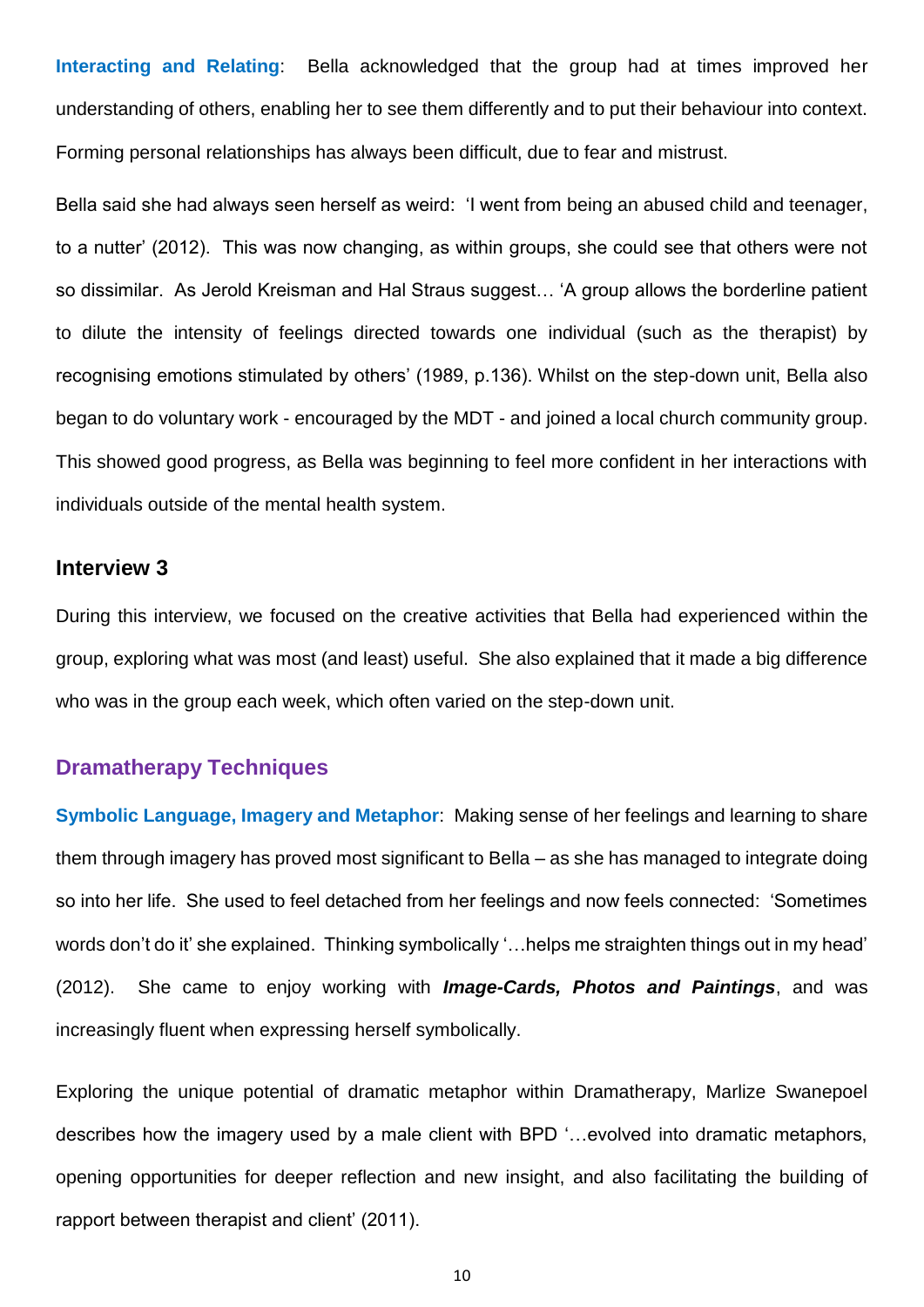**Play:** 'It is in playing and only in playing that the individual child or adult is able to be creative and to use the whole personality, and it is only in being creative that the individual discovers the self' (Winnicott, 1971, Chapter 4, lines 1225-1227). Anne Bannister also suggests that within therapy, play is a safe and vital container of dangerous feelings (2003).*Simple play* became an essential aspect of Bella's Dramatherapy journey on the step-down unit. She enjoyed the *group games* and loved to play with balloons, balls and glitter. She explained that it felt different to anything she remembered from childhood: 'Did I play like this? Maybe? Did I not want to connect to any happy memories? Had I blocked them out?' (Bella, 2012).

The importance of play in the healthy development of children is well documented - starting between mother and baby as a simple act of mirroring… 'When I look I am seen, so I exist' (Winnicott, 1971, Chapter 9, line 2451). This may be replicated within Dramatherapy sessions, in which the therapist can witness, mirror and interact with their client. With a trusting relationship, they can play together in the '…potential space between (what was at first) baby and mother-figure' (Winnicott, 1971, Chapter 3, lines 1175-1176). Play also lies at the heart of Bannister's 'Regenerative Model' of Dramatherapy, which she developed to help abused children build their ability to recover (2003). Bella had not had therapy as a child and playing within the safety of the Dramatherapy space proved to be a great release for her as an adult.

**Opening and Closing Rituals:** These rituals initially helped Bella to listen to other people's feelings, before she had the confidence to do so herself. They also helped her to feel '…less weird' (2012) and gradually gave her the confidence to vocalise her feelings.

**Animal Work**: Bella said that she sometimes found it useful to express herself through the characteristics of chosen animals. On the step-down unit, we did several *Animal-Story Enactments* using models, through which Bella was able to safely reveal: different aspects of her personality; feelings towards other patients and personal frustrations. The eagle was of particular significance to Bella. Within Robert Johnson's *She*, the eagle symbolises a part of woman that is imperative to her emotional growth. He explains how a woman may not be able to see her way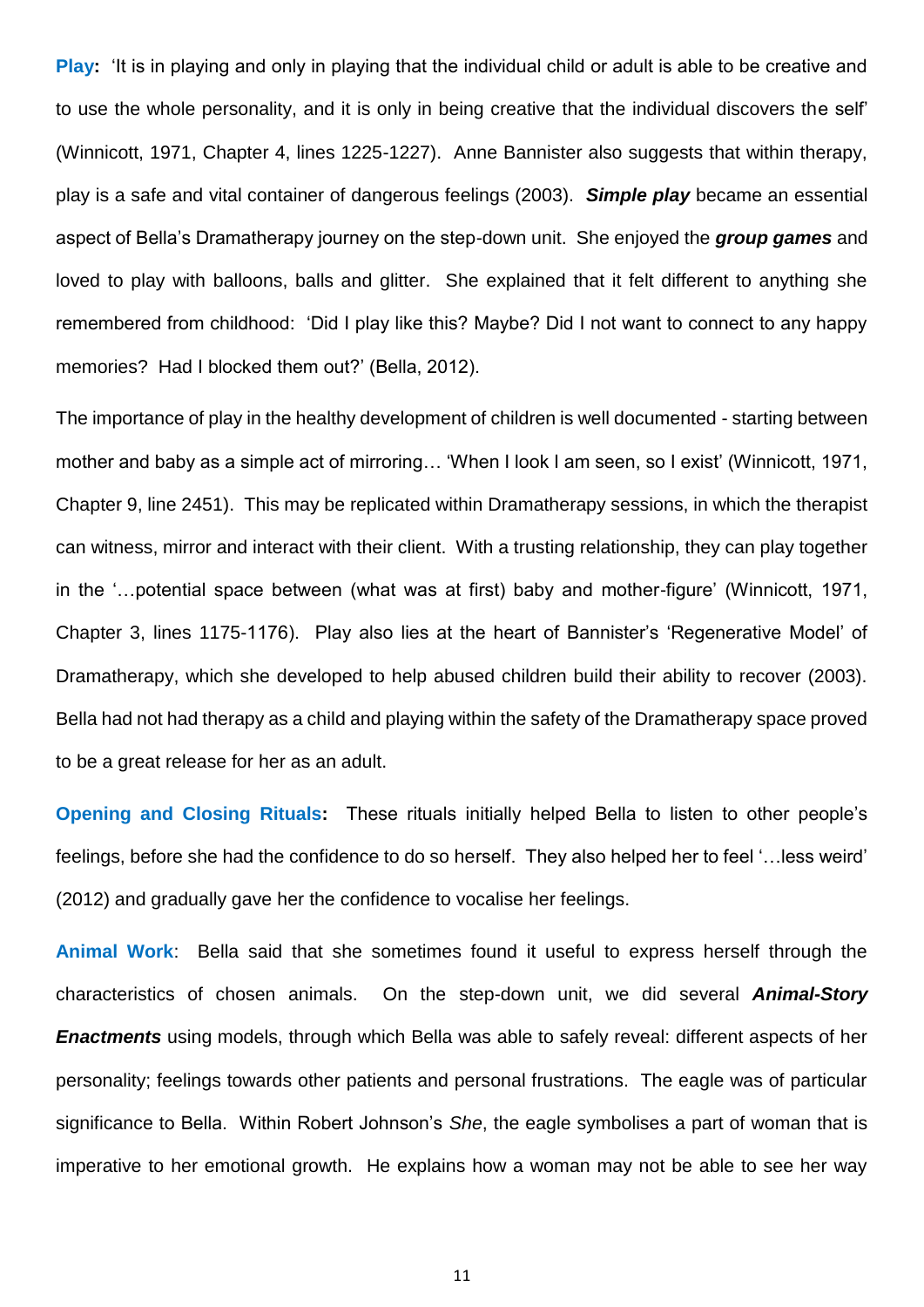through the confusing and overwhelming times in her life, without adopting her '…eagle vision, which has a much broader perspective and can see the great flow of life' (1989, p.63-64).

**Poems and Songs**: Bella reflected that some of the poems and songs had been helpful, when their words had resonated with her. More significantly though, she had enjoyed writing self-revelatory poetry and has continued to develop this in the community, by joining a Creative Writing Group.

**Story-Work, Characters and Masks:** Bella shared said that she had never liked the masks and had continued to find character work difficult, due to feeling self-conscious. She also acknowledged that she had often used story-making circles to vent her frustration - expressing the harsher side of her sense of humour - which I reflected may have been a necessary and cathartic experience.

**Arts and Crafts:** She was keen to engage in art-based expressive activities however, though her self-criticism and fear of being inferior to others, often inhibited her. There were a few sessions in which she excelled in these activities however, allowing her inner child to emerge and have fun.

### **Therapeutic Music**

As well as attending the weekly Dramatherapy group, Bella joined the DBT group and several OT groups. She also came to my Music Group. During an early session, the group sang and played the hand bells in tune to the song *Doe a Deer*. Bella abruptly left the group. She explained afterwards that she had experienced a distressing flash back. During her childhood abuse, music had often been played in the background (often from the Musicals and sometimes with a live guitarist). She therefore identified music with her abuse. My hope was that the Music Group could help Bella to create a new positive experience of music. Within her 1:1 psychology sessions, her therapist also worked with a similar theory.

Bella came to me several weeks later, asking if I would teach her how to play *Doe a Dear* on the xylophone. She wanted to create a positive new association with it, which took a lot of courage. Throughout her time at the unit, she persevered in her attendance of the Music Group and particularly enjoyed exploring the different instruments. At times, she was very harsh on herself for not being good enough, a negative self-belief installed during childhood. Gabrielle Roth describes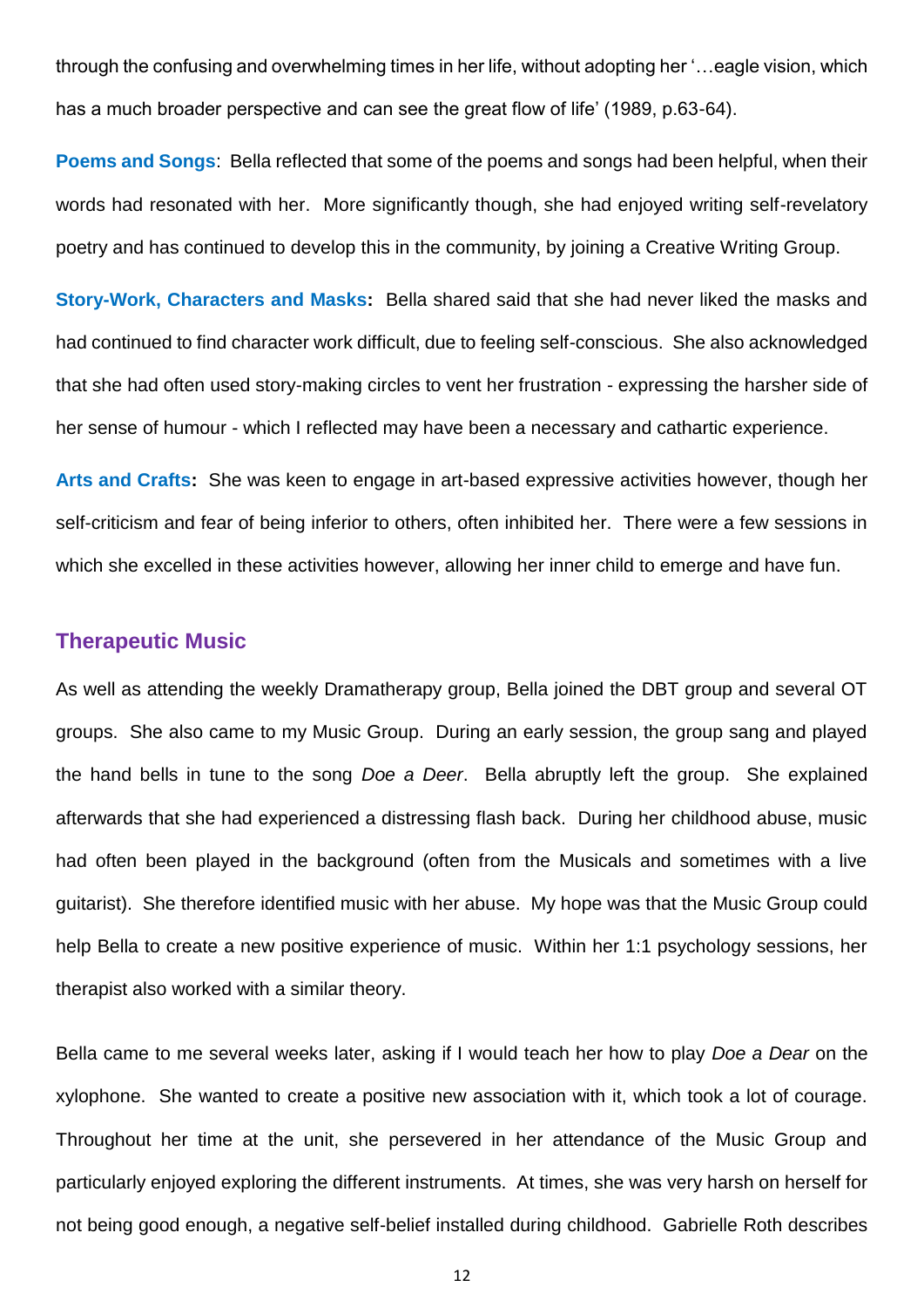how our life experiences add to our ego and distance us from our soul self '…the patterns begin, the circles spin, and there's no way out but through. The patterns become ingrained, and they don't go away with wishing or neglect' (1989, p165). She then encourages individuals to work with passion and creativity in order to break free from the ego.

There were other negative core beliefs that Bella's Psychologist encouraged her to challenge, most significantly her conviction that she was evil and responsible for her own suffering. This belief is well documented with reference to children who have been sexually and emotionally abused by their carers. Bannister explains that most abusers tell their children they are wicked or evil and to cope with this, much of the time '…the child dissociates and fragments the personality' (2003). She also reveals how such children, left untreated, are at a high risk of developing BPD. Writing about his work with adult survivors of child abuse, Appolinari writes: 'Only with long, patient, caring, loving work can they rediscover what they started out as: pure innocent children…' (1996, p.3).

> *As from tortured childhood hell, From the prison of my adult mind, To a world of grown ups Unwilling to hear Screams of a petrified young dying soul, To a world of people Telling me I'm not right*

> > *(Bella, 2013)*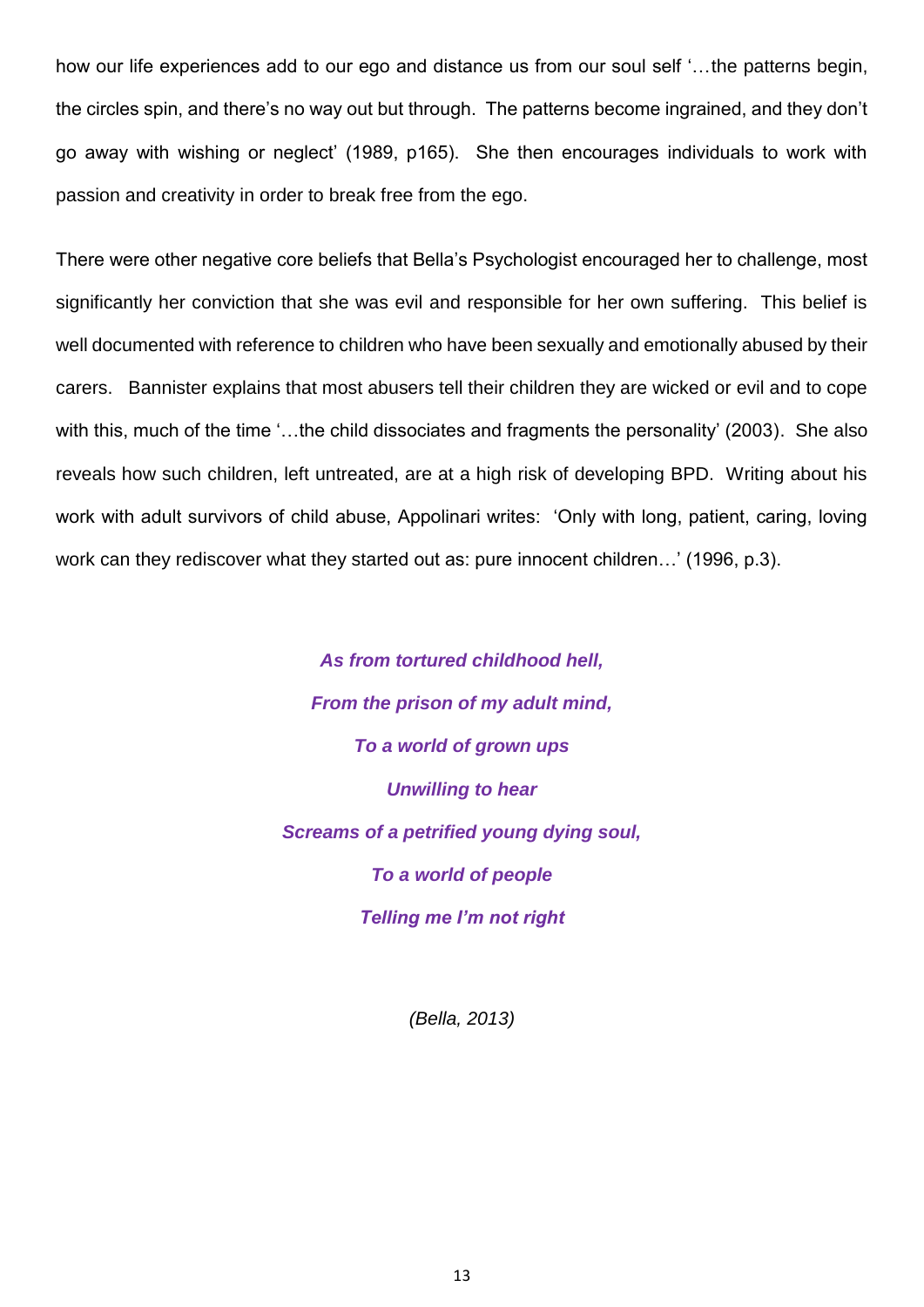# **Bella's First Steps into Community Life**

### **A letter**

After eighteen months on the step-down unit, Bella was discharged into the community and faced the challenge of creating a new, independent life. She wrote to me within the first month, reflecting on how much her confidence had grown since we first met. She said that she had joined a local theatre project, which she could not have imagined doing prior to her journey through Dramatherapy. Living in the community and staying safe remained challenging however – as Bella's emotional wounds still gnawed beneath her physical scars.

> *My life is a story, But not one of glory. A life of sadness and pain, It's amazing I'm still sane. People see madness, But I sadness. My body covered in scars, But people too scared to ask*

> > *(Bella, 2010)*

### **An interview**

This took place in the community, after Bella's discharge. She appeared frustrated and wanted to discuss her diagnosis and the stigma attached to it. She said she hated labels and described her condition as Post-Traumatic Stress-Disorder with self-harm… 'Personality Disorder is what is used when you don't fit neatly into any box' (2011). We considered the alternative name Emotionally Unstable Personality Disorder, which Bella also felt was too negative. We agreed on the description 'Emotionally Damaged'.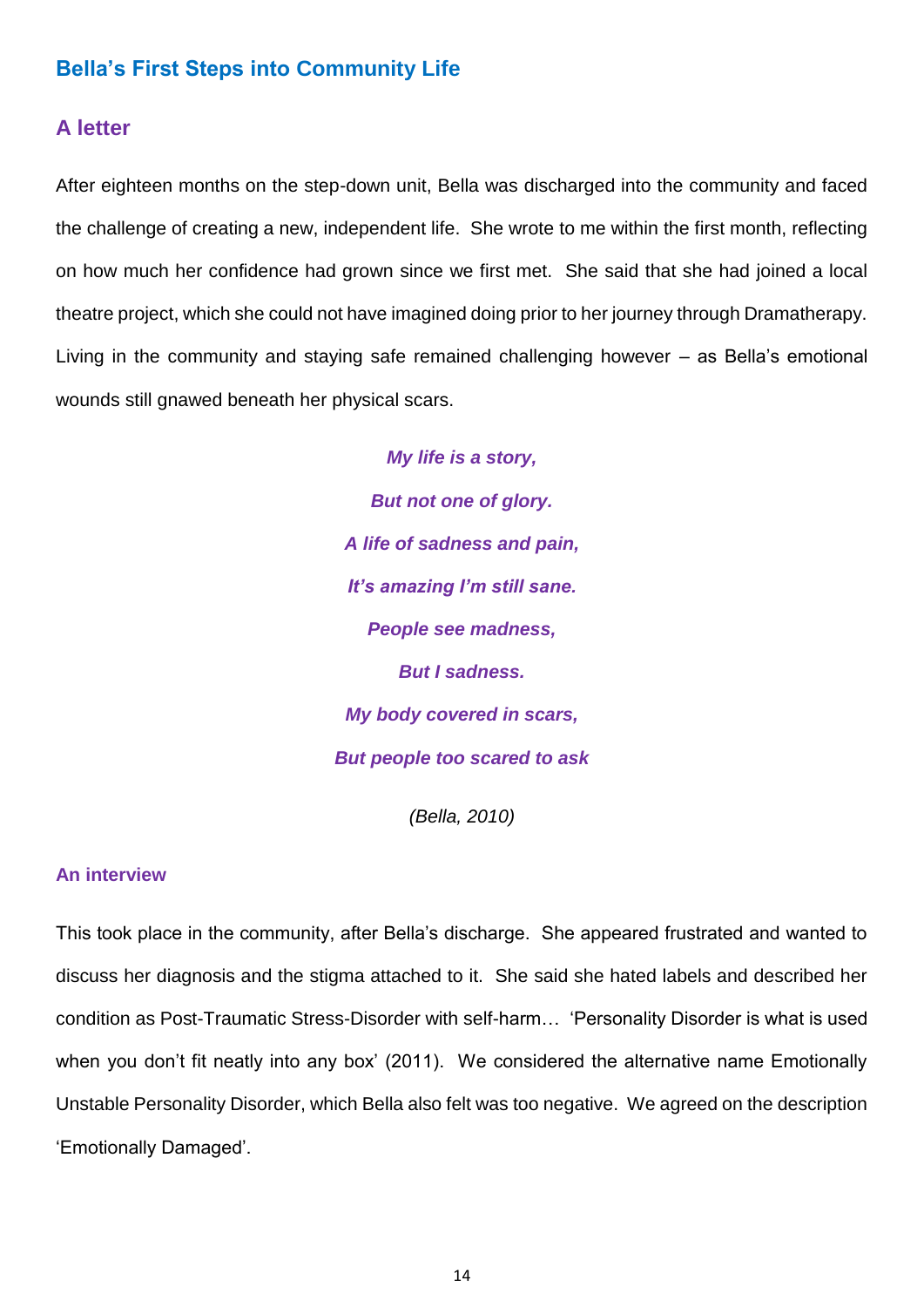#### **Bella's brief return to the Step-Down Unit**

Bella returned to the unit of her own accord due to an intense need for more support. She was finding life in the community tough - a constant battle to stay well - with much less support than she'd had whilst in hospital. She was re-admitted for a short period and the team worked to create a better care plan to utilise in the community. Bella's self-harm had escalated to a new level however and I began to question whether it would ever end. Her parents' voices were haunting her and it was as though her self-destructive side wanted to hear them, whilst also finding it unbearable. Bella had also become quite paranoid, fearing that her parents would find her and punish her for at last telling the truth and acknowledging that the past was not her fault.

The abuse she suffered was so terrible, that as a woman in her mid-thirties, Bella is at times more like a frightened child. Bannister likens children who suffer such abuse, to hostages of war, kept captive by their carers (2003) and Kreisman and Straus suggest that adults with BPD may remain '…locked in the child's confusing world, in which love and hate co-mingle' (1989, p.161). Although Bella was now a free adult, it seemed she had remained emotionally imprisoned.

> *Where did my life long battle begin? Was it the moment my head exploded, Into the sky Millions, and zillions of miles To galaxies unknown? Or when superglue holding me together Became far too weak to hold My smashed heart as one?*

> > *(Bella, 2013)*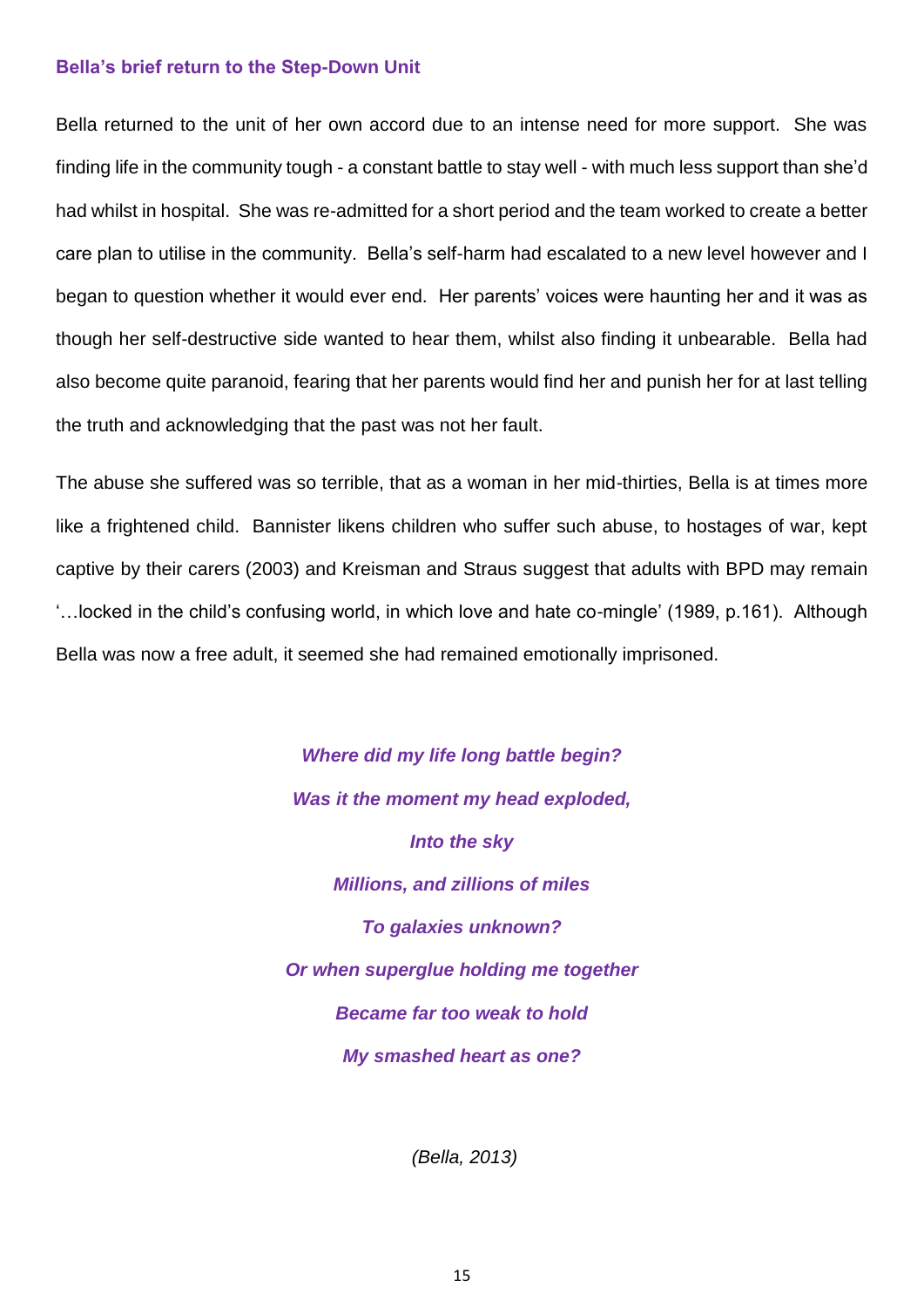# **Back in the Community**

Bella visited me at the Step-down Unit, several months after her final discharge. She explained how difficult it was to keep hold of all she had learnt whilst in hospital. Having fought to change her negative core beliefs, she was afraid they were returning and that she was losing the ability to express herself. There were no creative projects to join and although she now had more support, it felt little in comparison to what she had previously had. Without her Psychologist, the Dramatherapy group and the consistent care of highly skilled professionals, Bella's mental health remained in jeopardy. She said that her anxiety, flash-backs and self-harm were again increasing, though hoped that by continuing to collaborate on this piece, she would be reminded of her positive journey through Dramatherapy and would again recover.

### **A Final Interview**

Bella came to see me again in December 2013. She said that she had reached a crisis point after our last meeting and had been in hospital. Her friends from the church had been kind and patient. She was also now beginning to trust the community mental health workers. Bella said she felt much better and that over the past three weeks, both her friends and her Faith had proved vital. She also shared that having always craved love, she was now allowing her love of God to fill the void. I felt this was positive, as unlike the strong therapeutic relationships she had made with myself, the psychologist and the psychiatrist, these were relationships outside of the mental health system, which could be sustained. Bella said: 'I was born as a sex-toy and now I'm me… neither a sex-toy, nor crazy'. She was letting go of self-blame and trying to forgive her abusers, so as to release the hate she had internalised. She also continued to express her feelings through metaphors, which she found invaluable.

# **Conclusion**

This case-study reveals both the potential and the limitations of group Dramatherapy for individuals such as Bella, whose abusive childhoods continue to terrorise them as adults.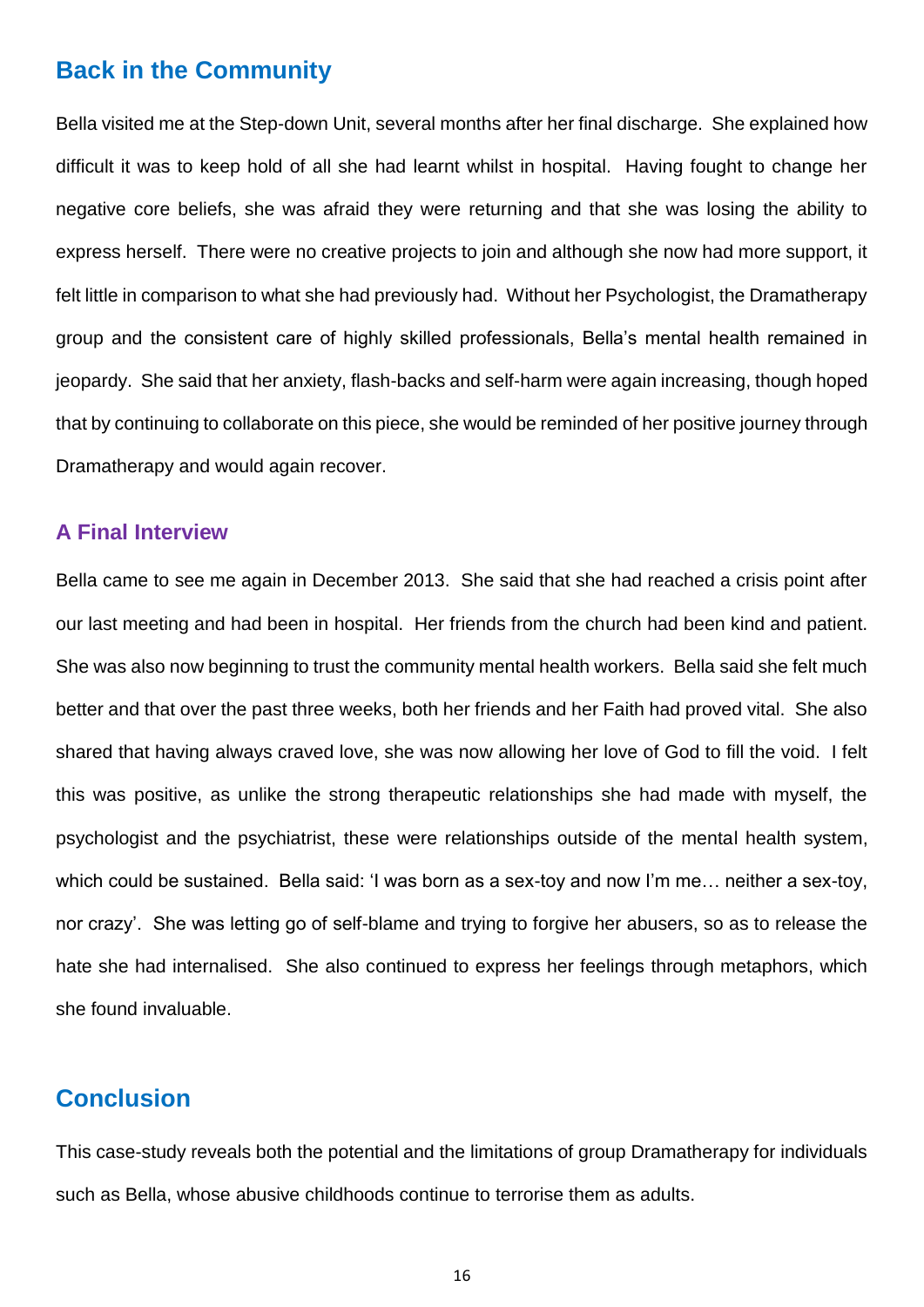Bella made positive progress through the Dramatherapy group process. Internalising what she had learnt and sustaining it in the outside world however, proved difficult. This is understandable and is perhaps one of the greatest challenges for anyone who embarks on therapy.

Our therapeutic relationship developed into one of mutual care and respect, which together with a safe space to play and the rich language of metaphor, became the three most vital elements of our journey. For adults such as Bella, I would therefore advocate a Dramatherapy group model – facilitated with patience and compassion - focusing on free play and self-expression through metaphor.

My hope is that Bella will find further peace through sharing her story via this collaborative piece and will continue to live in the community, with the support of her friends, her faith and the CMHT (Community Mental Health Team). I must also acknowledge that as our three years of work moves towards its completion, I know that it is time to let go and to allow Bella to continue on her journey without me.

# **Finding a hope, a reason to live. A reason to fight, whatever may come, The deep dark forest or Beautiful sun filled days. Be it a friend who offers a hug, To finding a remedy that works for me, Accepting the lifebuoy that's offered to me, Be it using my mind or taking some pills. Accepting my illness and learning to live. Looking to the future and believing The sun will shine again. Knowing that I am held And never let go, That's when I have my life under control, The sickness becomes weak And life moves on.**

(Bella, 2013)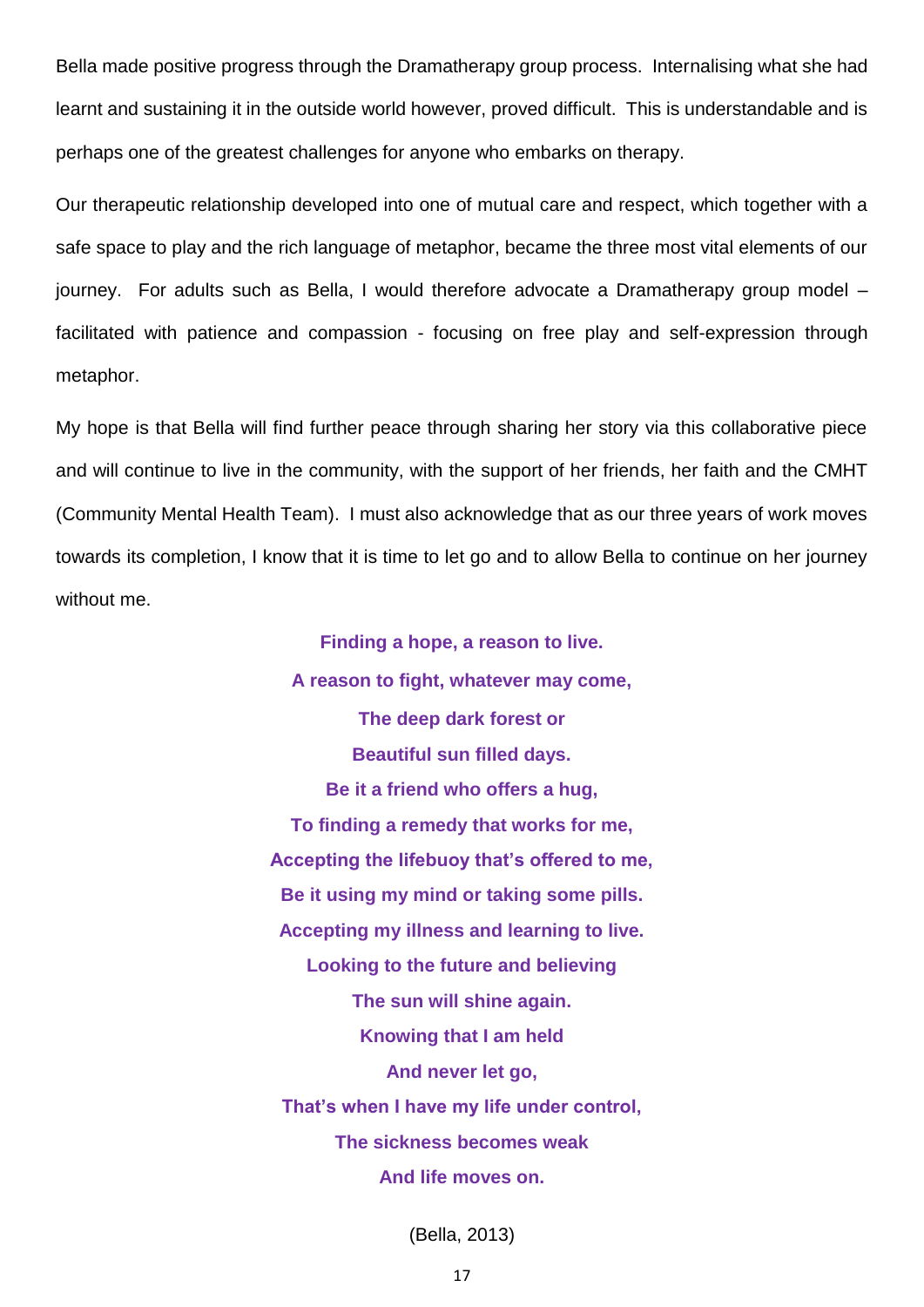# **Acknowledgements**

With deep gratitude, I thank 'Bella' for her many contributions… without whom this article would not exist. She inspired me to write the paper and later consented to the use of her emotive poetry, prose and clinical notes.

### **Bibliography**

**APA** (American Psychiatric Association), 1994. 301.83 – Borderline Personality Disorder in *DSM-1V*, [www.allpsyche.com/disorders](http://www.allpsyche.com/disorders) accessed January 2014.

**Appolinari, Chris**, 1996. Dramatherapy and Personality Disorder: Echoes of Abuse, in *Dramatherapy: Clinical Studies*, edited by Steve Mitchell, Jessica Kingsley Publishers Ltd.

**Bannister, Anne**, 2003. The effects of Creative Therapies with children who have been sexually abused in the *Dramatherapy Journal*, Volume 25, No I. Published Online by Taylor Francis: September 9<sup>th</sup> 2011.

**Bella** (pseudonym), 2012. Quotes recorded by Nicky Morris during 3 formal interviews.

**Bella** (pseudonym), 2013. Quotes recorded by Nicky Morris during 3 informal interviews.

**Bella** (pseudonym), 2010. Excerpts of poetry.

**Bella** (pseudonym), 2013. A Poem

**Bowlby, John**, 1998. Caring for children: Provision of a secure base in *A Secure Base: Clinical Applications of Attachment Theory* - Routledge Classics - Taylor and Francis, Kindle Edition, 2012-11-12, Chapter 1, p.12.

**Brem, Annagreth**, 2002. The Creative Container between Sessions: Helping self-harming patients to endure solitude, in the *Dramatherapy Journal*, Volume 24, No 2. Published online by Taylor Francis: 09 Sep 2011.

**Johnson, Robert**, 1989. The Third Task in *She: Understanding Feminine Psychology*, revised edition, published by Harper Perennial, a division of Harper Collins Publishers, New York.